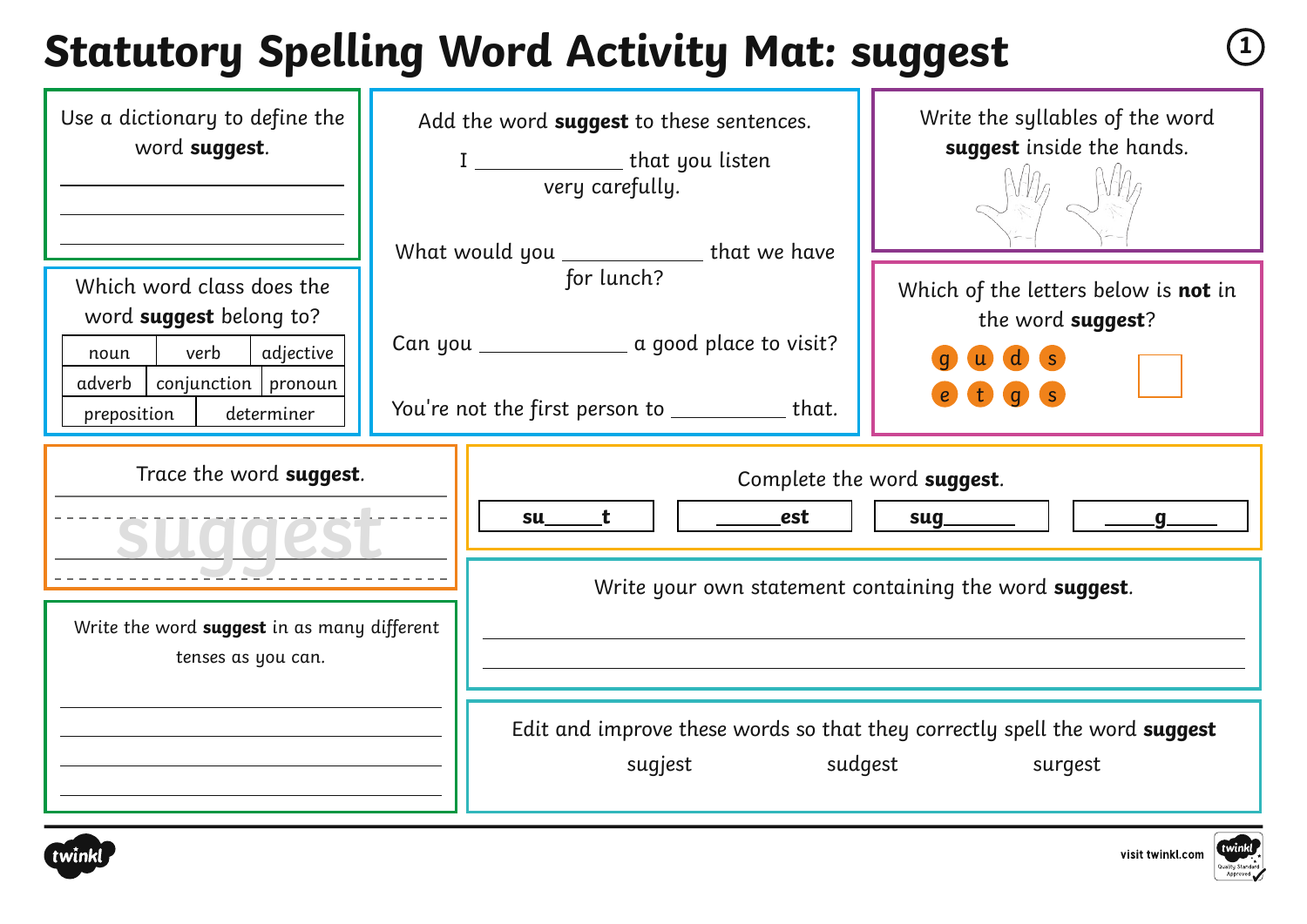## **Statutory Spelling Word Activity Mat: symbol <sup>2</sup>**

| Use a dictionary to define the<br>word symbol.                                                                                                     | Add the word symbol to these sentences. |                                                                                                       | Write the syllables of the word<br>symbol inside the hands.                             |
|----------------------------------------------------------------------------------------------------------------------------------------------------|-----------------------------------------|-------------------------------------------------------------------------------------------------------|-----------------------------------------------------------------------------------------|
|                                                                                                                                                    |                                         |                                                                                                       |                                                                                         |
|                                                                                                                                                    |                                         | What does this _____________ mean?                                                                    |                                                                                         |
| Which word class does the<br>word symbol belong to?<br>verb<br>adjective<br>noun<br>$conjunction$   pronoun<br>adverb<br>preposition<br>determiner |                                         | Insert the correct ______________ into<br>the equation.<br>An expensive car is a status ____________. | Which of the letters below is not<br>in the word symbol?<br><b>OD G</b><br>$\mathbf{b}$ |
| Trace the word symbol.                                                                                                                             |                                         | $sym$ $ $<br>sy_                                                                                      | Complete the word symbol.<br><b>Example 1</b><br>$s$ b                                  |
|                                                                                                                                                    |                                         | Write your own question containing the word symbol.                                                   |                                                                                         |
| Explain the importance of the letter 'y' in<br>the word symbol.                                                                                    |                                         |                                                                                                       |                                                                                         |
|                                                                                                                                                    |                                         | Edit and improve these words so that they correctly spell the word symbol.<br>simbol<br>cymbol        | symball                                                                                 |



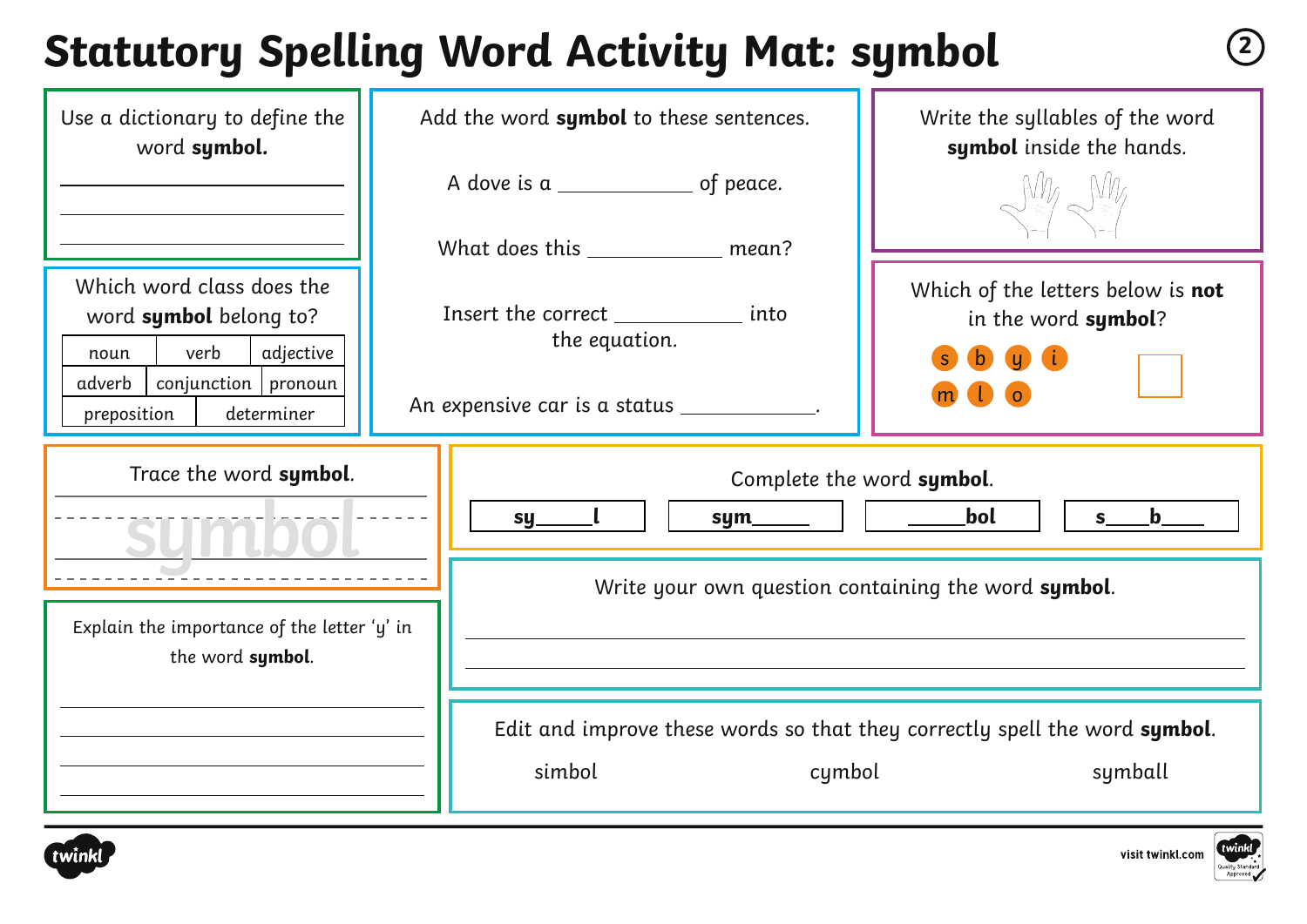## **Statutory Spelling Word Activity Mat: system <sup>3</sup>**

| Use a dictionary to define the<br>word system.                                                                                                   | Add the word system to these sentences.<br>They changed the _____________.<br>Our central heating _____________ is broken. | Write the syllables of the word<br>system inside the hands.                                            |  |  |
|--------------------------------------------------------------------------------------------------------------------------------------------------|----------------------------------------------------------------------------------------------------------------------------|--------------------------------------------------------------------------------------------------------|--|--|
| Which word class does the<br>word system belong to?<br>verb<br>adjective<br>noun<br>$conjunction$ pronoun<br>adverb<br>preposition<br>determiner | We have a good security __________<br>Do you know how this<br>works?                                                       | Which of the letters below is not in<br>the word system?                                               |  |  |
| Trace the word system.                                                                                                                           | tem<br>$sys_$                                                                                                              | Complete the word system.<br>S<br>sy<br>m<br>m<br>Write your own statement containing the word system. |  |  |
| Explain the importance of the letter 'y' in<br>the word system?                                                                                  | sistem                                                                                                                     | Edit and improve these words so that they correctly spell the word system.<br>cystum<br>systum         |  |  |





visit twinkl.com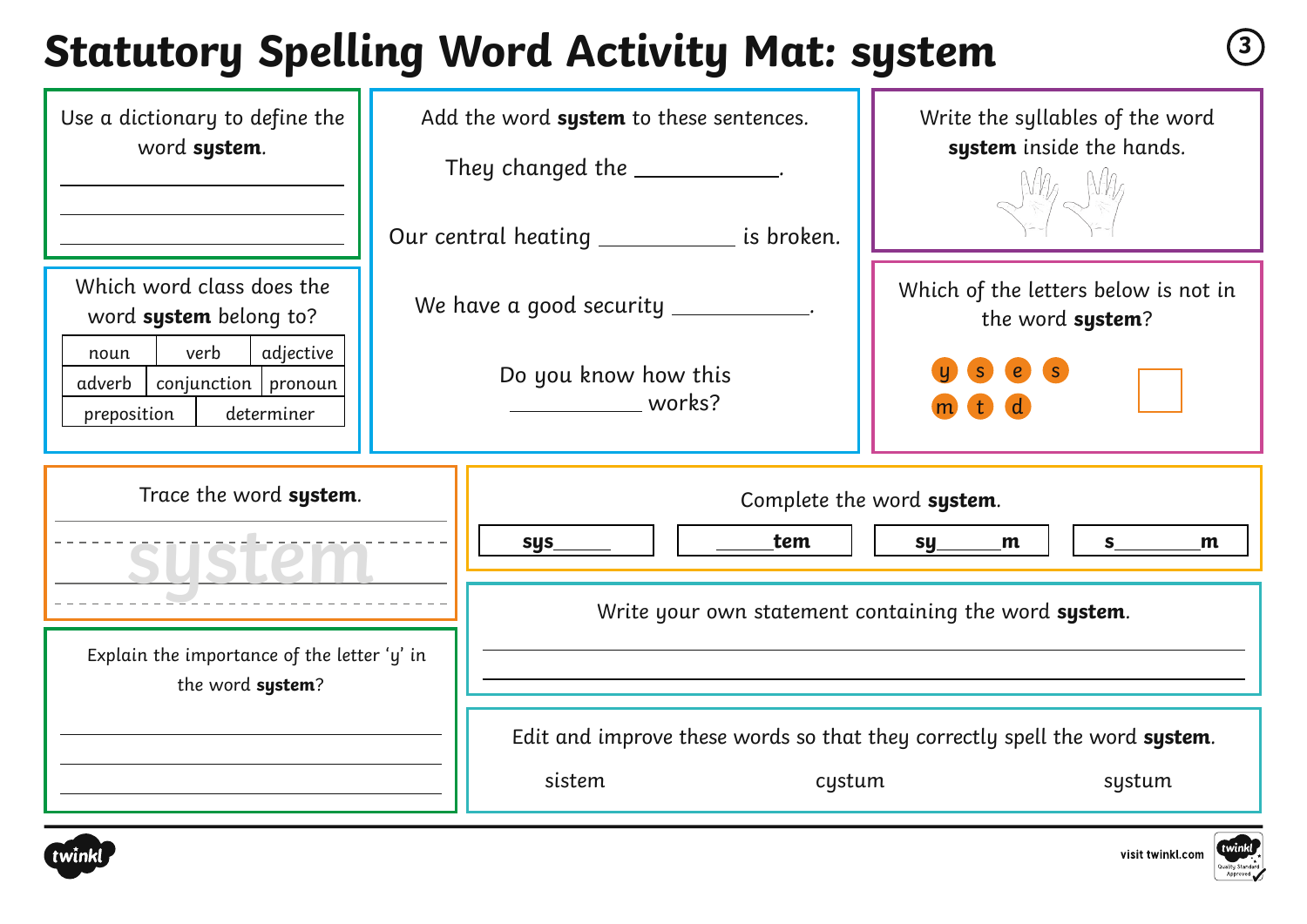## **Statutory Spelling Word Activity Mat: temperature <sup>4</sup>**

| Use a dictionary to define the<br>word temperature.                                                                                                            | Add the word temperature to these sentences.<br>What is the _______________________ in this room?<br>When I was ill, the nurse took    | Write the syllables of the word<br>temperature inside the hands.<br>MAG NAG NAG NAG                                                                  |
|----------------------------------------------------------------------------------------------------------------------------------------------------------------|----------------------------------------------------------------------------------------------------------------------------------------|------------------------------------------------------------------------------------------------------------------------------------------------------|
| Which word class does the<br>word <b>temperature</b> belong to?<br>verb<br>adjective<br>noun<br>adverb<br>$conjunction$   pronoun<br>determiner<br>preposition | my ________________________<br>The ___________________ has fallen since<br>this morning.<br>The __________________ will be high today. | Which letter from the word<br>temperature is missing below?                                                                                          |
| Trace the word temperature.<br>emperati                                                                                                                        | ture                                                                                                                                   | Complete the word temperature.<br>temp____ure<br>tem<br>$\mathbf{a}$<br>Write your own exclamation containing the word <b>temperature</b> as a noun. |
| How many words can you make out of the<br>letters in the word temperature?                                                                                     | temprachure<br>temprature                                                                                                              | Edit and improve these words so that they correctly spell the word temperature.<br>tempareture                                                       |